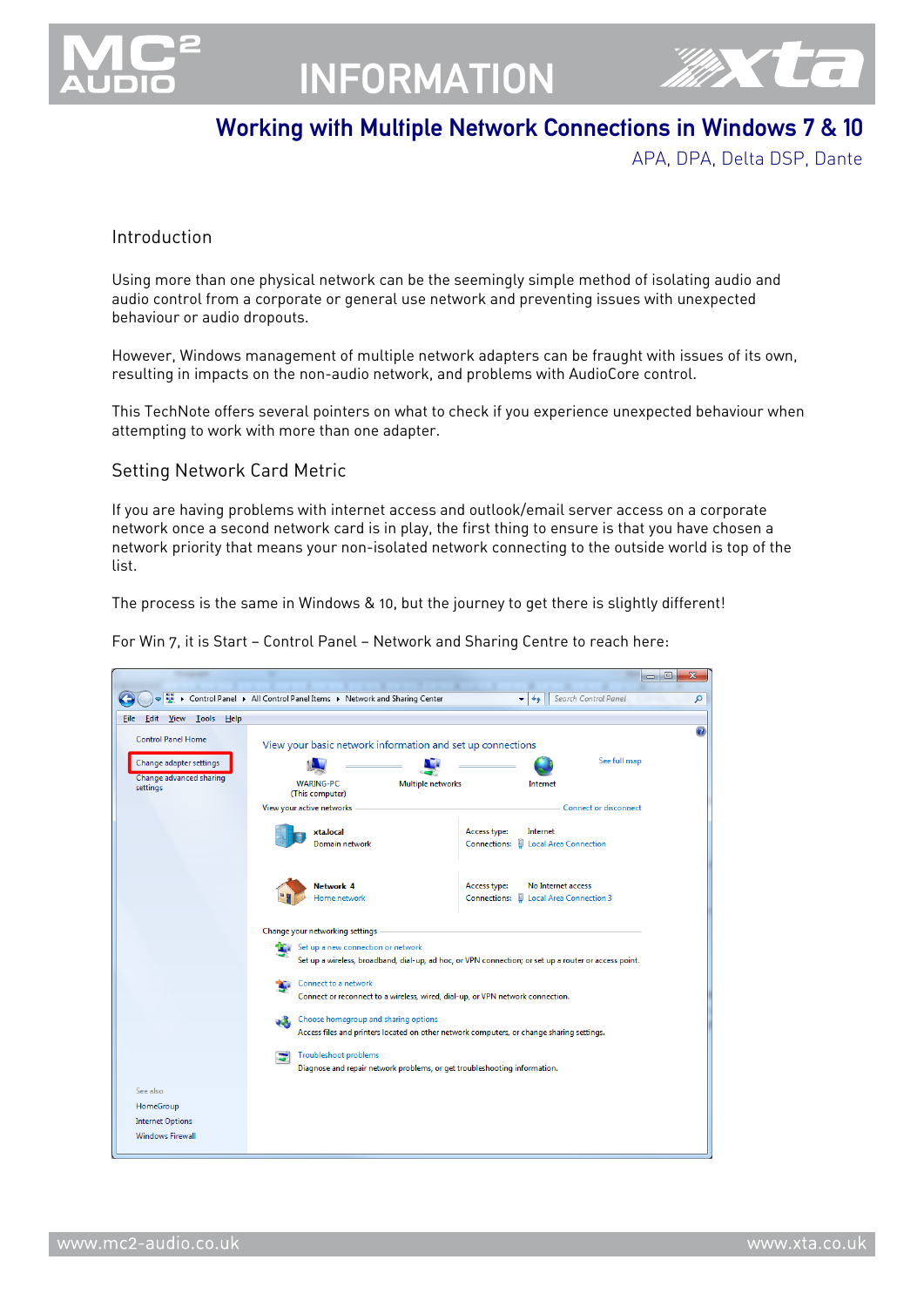APA, DPA, Delta DSP, Dante Page 2

| $\leftarrow$<br>Settings                 | X<br>□                                                                                                         |
|------------------------------------------|----------------------------------------------------------------------------------------------------------------|
| Home<br>⋒                                | <b>Status</b>                                                                                                  |
| Find a setting<br>$\varphi$              | Network status                                                                                                 |
| Network & Internet<br>曲<br><b>Status</b> | Ethernet0<br>Private network                                                                                   |
| Wi-Fi<br>le.                             | You're connected to the Internet                                                                               |
| Ethernet<br>早                            | If you have a limited data plan, you can make this network a<br>metered connection or change other properties. |
| G<br>Dial-up                             | Change connection properties                                                                                   |
| <b>VPN</b><br>989                        | Show available networks                                                                                        |
| Airplane mode<br>$\frac{1}{2}$           | Change your network settings                                                                                   |
| (q)<br>Mobile hotspot                    | Change adapter options<br>⊕<br>View network adapters and change connection settings.                           |
| G<br>Data usage                          | Sharing options<br>喦<br>For the networks you connect to, decide what you want to share.                        |
| ⊕<br>Proxy                               | Network troubleshooter<br>$\sqrt{2}$<br>Diagnose and fix network problems.                                     |

In Win 10, it's Start (or Windows Logo) - Settings - Network and Ethernet to reach here:

In both Win 7 and 10 it's the link highlighted - so change adapter settings or options to show (Win 10):

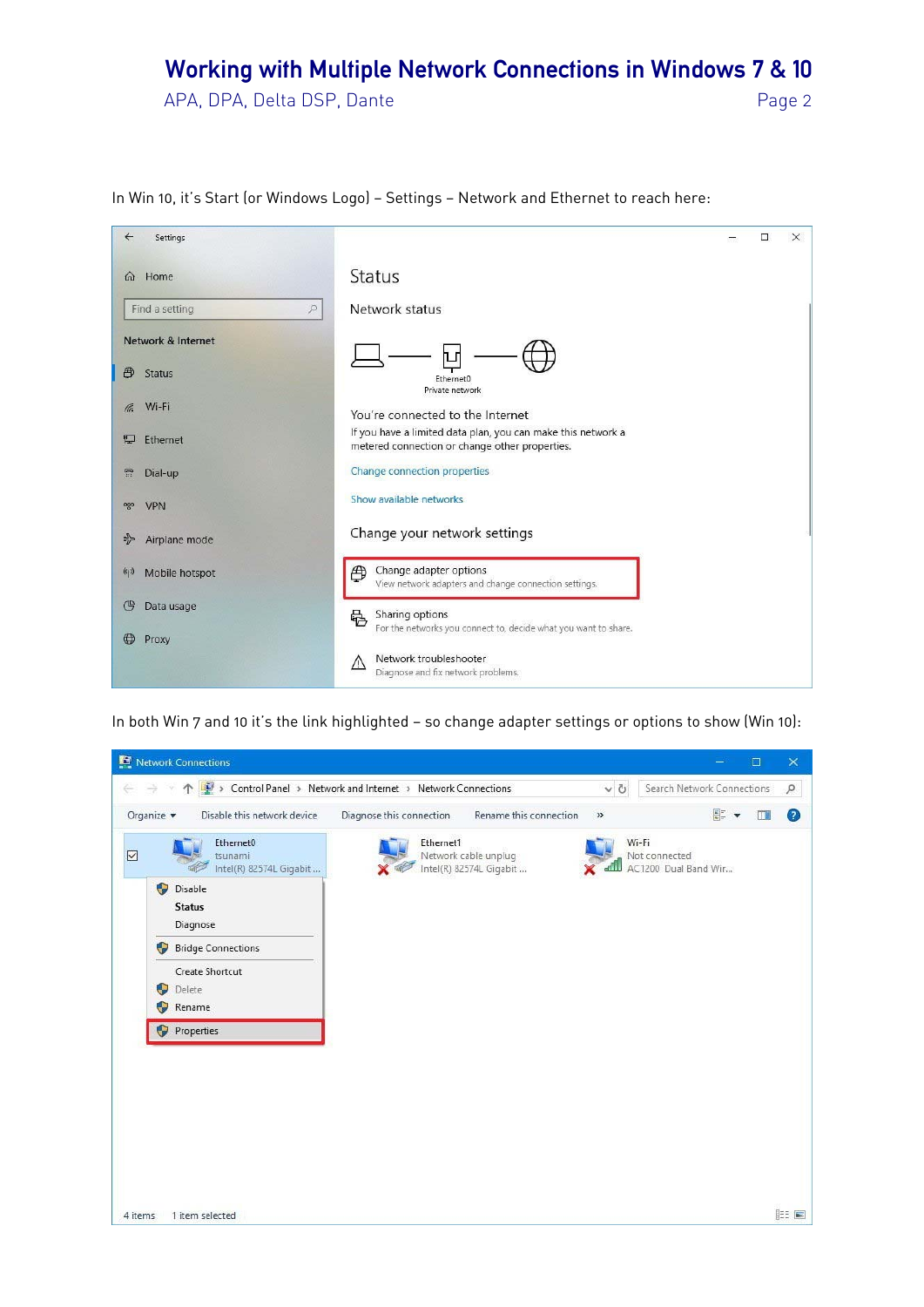APA, DPA, Delta DSP, Dante et al. et al. et al. et al. et al. et al. et al. et al. et al. et al. et al. et al. et al. et al. et al. et al. et al. et al. et al. et al. et al. et al. et al. et al. et al. et al. et al. et al.

From now on the process is identical so only Win 10 screenshots will be shown.

Right click on the adapter you wish to prioritise and choose Properties.

Next, Select the **Internet Protocol Version 4 (TCP/IPv4)** item.

| Networking     | Sharing              |                                                                                                                                                                                 |            |
|----------------|----------------------|---------------------------------------------------------------------------------------------------------------------------------------------------------------------------------|------------|
| Connect using: |                      |                                                                                                                                                                                 |            |
|                |                      | Intel(R) 82574L Gigabit Network Connection #2                                                                                                                                   |            |
|                |                      |                                                                                                                                                                                 | Configure. |
|                |                      | This connection uses the following items:<br>Client for Microsoft Networks                                                                                                      |            |
| ▿              | QoS Packet Scheduler | File and Printer Sharing for Microsoft Networks                                                                                                                                 |            |
| ✔<br>ć         |                      | <b>The Internet Protocol Version 4 (TCP/IPv4)</b><br>Microsoft Network Adapter Multiplexor Protocol<br>Microsoft LLDP Protocol Driver<br>Internet Protocol Version 6 (TCP/IPv6) | <b>D</b>   |
| Install        |                      | Uninstall                                                                                                                                                                       | Properties |

Click Properties below the list, and on the General Tab, click the Advanced button:

| General | Alternate Configuration                                                                                                                                                               |  |                |          |
|---------|---------------------------------------------------------------------------------------------------------------------------------------------------------------------------------------|--|----------------|----------|
|         | You can get IP settings assigned automatically if your network supports<br>this capability. Otherwise, you need to ask your network administrator<br>for the appropriate IP settings. |  |                |          |
|         | ·Obtain an IP address automatically                                                                                                                                                   |  |                |          |
|         | $\bigcirc$ Use the following IP address:                                                                                                                                              |  |                |          |
|         | IP address:                                                                                                                                                                           |  |                |          |
|         | Subnet mask:                                                                                                                                                                          |  | ÷              |          |
|         | Default gateway:                                                                                                                                                                      |  | ä.             |          |
|         | · Obtain DNS server address automatically                                                                                                                                             |  |                |          |
|         | Use the following DNS server addresses:                                                                                                                                               |  |                |          |
|         | Preferred DNS server:                                                                                                                                                                 |  |                |          |
|         | Alternate DNS server:                                                                                                                                                                 |  | $\blacksquare$ |          |
|         | Validate settings upon exit                                                                                                                                                           |  |                | Advanced |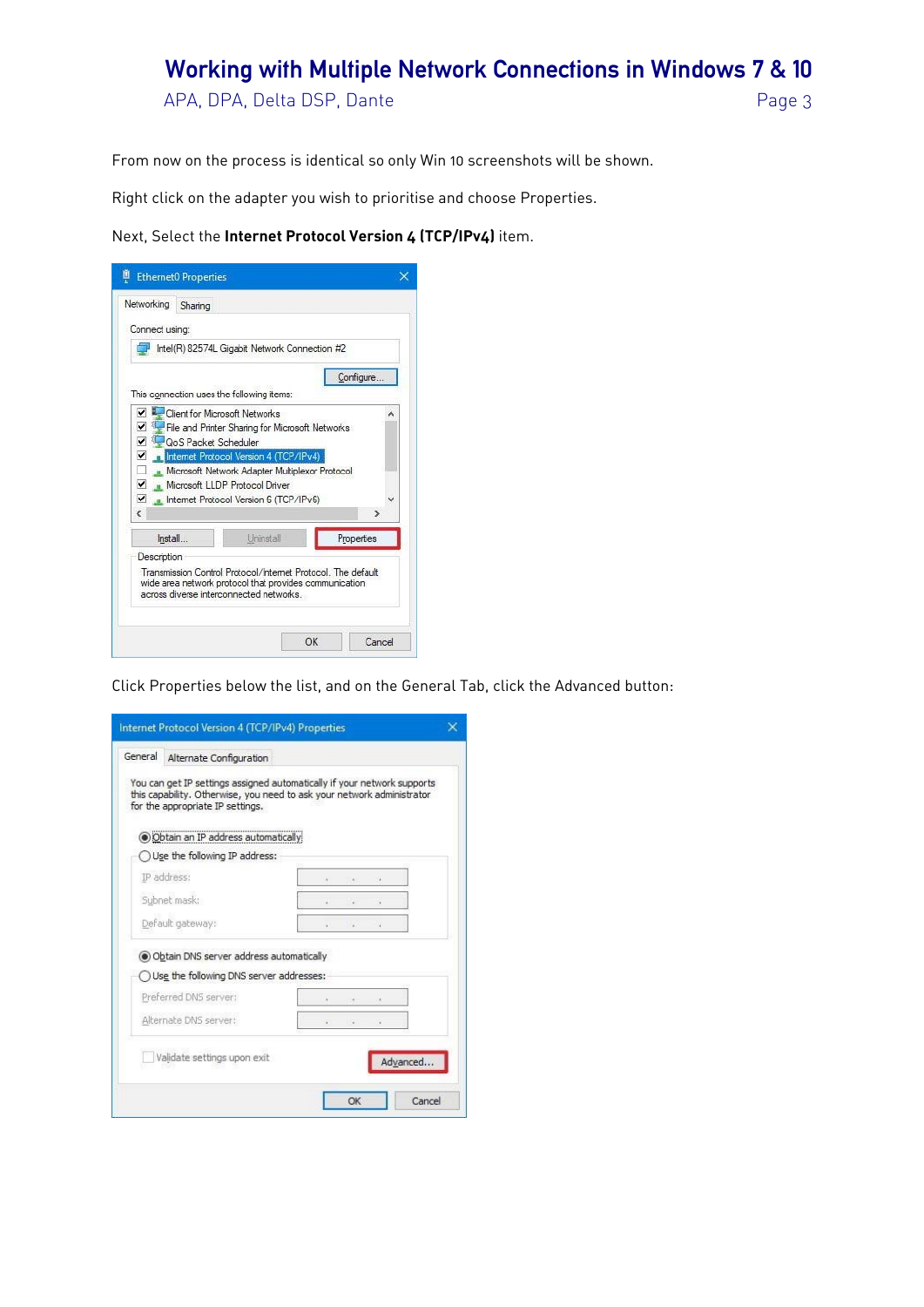APA, DPA, Delta DSP, Dante et al. et al. et al. et al. et al. et al. et al. et al. et al. et al. et al. et al. et al. et al. et al. et al. et al. et al. et al. et al. et al. et al. et al. et al. et al. et al. et al. et al.

On the IP Settings tab, uncheck the Automatic metric option and enter a number for the Interface Metric — the lower the number the higher the priority — choose "1" to be sure this is the highest priority interface:

| IP address<br>DHCP Enabled                            | Subnet mask |        |
|-------------------------------------------------------|-------------|--------|
|                                                       | Add<br>Edit | Remove |
| Default gateways:                                     |             |        |
| Gateway                                               | Metric      |        |
|                                                       | Add<br>Edit | Remove |
| Automatic metric<br>$\mathbf{1}$<br>Interface metric: |             |        |

Click back though OK, OK, Close and you're done. Check that your internet access is working again, and the second adapter is still functioning for audio/control duties.

If there are still problems, is your "main" network a corporate or managed one with a network administrator? If so, read on about how to circumvent admin settings…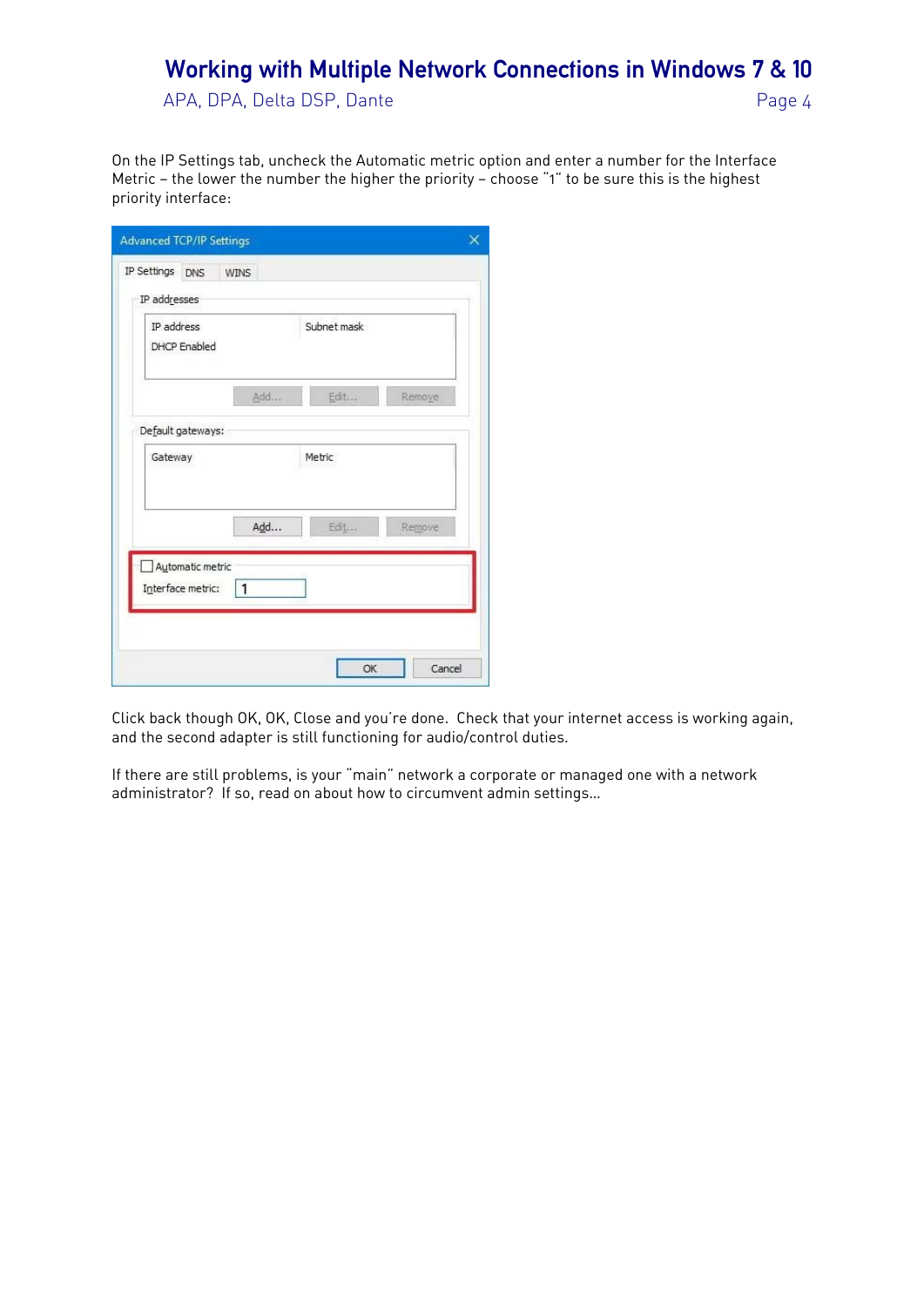APA, DPA, Delta DSP, Dante et al. et al. et al. et al. et al. et al. et al. et al. et al. et al. et al. et al. et al. et al. et al. et al. et al. et al. et al. et al. et al. et al. et al. et al. et al. et al. et al. et al.

Working round Admin settings for the network adapter "Metric" value

If the network adapter you are trying to prioritise is part of a corporate network, then the network administrator can override any value you enter for the "Metric" on that adapter. To verify this, you'll need to check out what the setting is for the adapter, and as this can't be changed, just set the "other" adapter to a lower priority instead.

Open a command prompt in Windows — search for "Command" is the quickest method:



Type in "route print" and press Enter:

Amongst all the text that appears, you should see IPv4 route table:

| <b>Command Prompt</b><br>les. |                 |               |               | ⊫<br>$\Box$ | x |
|-------------------------------|-----------------|---------------|---------------|-------------|---|
|                               |                 |               |               |             | ▲ |
| IPv4 Route Table              |                 |               |               |             | Ξ |
| <b>Active Routes:</b>         |                 |               |               |             |   |
| Network Destination           | Netmask         | Gateway       | Interface     | Metric      |   |
| 0.0.0.0                       | 0.0.0.0         | 192 168 16 1  | 192.168.16.13 | 257         |   |
| 0.0.0.0                       | 0.0.0.0         | 192.168.32.1  | 192.168.32.16 | 800         |   |
| 127.0.0.0                     | 255.0.0.0       | $0n-1$ in $k$ | 127.0.0.1     | 306         |   |
| 127.0.0.1                     | 255.255.255.255 | $0n-1$ ink    | 127.0.0.1     | 306         |   |
| 127.255.255.255               | 255.255.255.255 | $0n-1$ ink    | 127.0.0.1     | 306         |   |
| 192.168.16.0                  | 255.255.255.0   | $0n-1$ ink    | 192.168.16.13 | 257         |   |
| 192.168.16.13                 | 255.255.255.255 | $0n-1$ ink    | 192.168.16.13 | 257         |   |
| 192.168.16.255                | 255.255.255.255 | $0n-1$ in $k$ | 192.168.16.13 | 257         |   |
| 192.168.32.0                  | 255.255.255.0   | $0n-1$ ink    | 192.168.32.16 | 656         |   |
| 192.168.32.16                 | 255.255.255.255 | $0n-1$ ink    | 192.168.32.16 | 656         |   |
| 192.168.32.255                | 255.255.255.255 | $0n-1$ ink    | 192.168.32.16 | 656         |   |
| 224.0.0.0                     | 240.0.0.0       | $0n-1$ ink    | 127.0.0.1     | 306         |   |
| 224.0.0.0                     | 240.0.0.0       | $0n-1$ ink    | 192.168.16.13 | 257         |   |
| 224. А. А. А                  | 240.0.0.0       | $0n-1$ ink    | 192.168.32.16 | 656         |   |
| 255.255.255.255               | 255.255.255.255 | $0n-1$ ink    | 127.0.0.1     | 306         |   |
| 255.255.255.255               | 255.255.255.255 | $On$ -lin $k$ | 192.168.16.13 | 257         |   |
| 255.255.255.255               | 255 255 255 255 | $0n-1$ ink    | 192.168.32.16 | 656         |   |
| Persistent Routes:            |                 |               |               |             |   |
|                               |                 |               |               |             |   |

The right most column shows the metric assigned to the adapter under various routes — the top two Interface addresses are the IP addresses of the two network cards. To check which is which, type IPCONFIG on the command line and press ENTER: